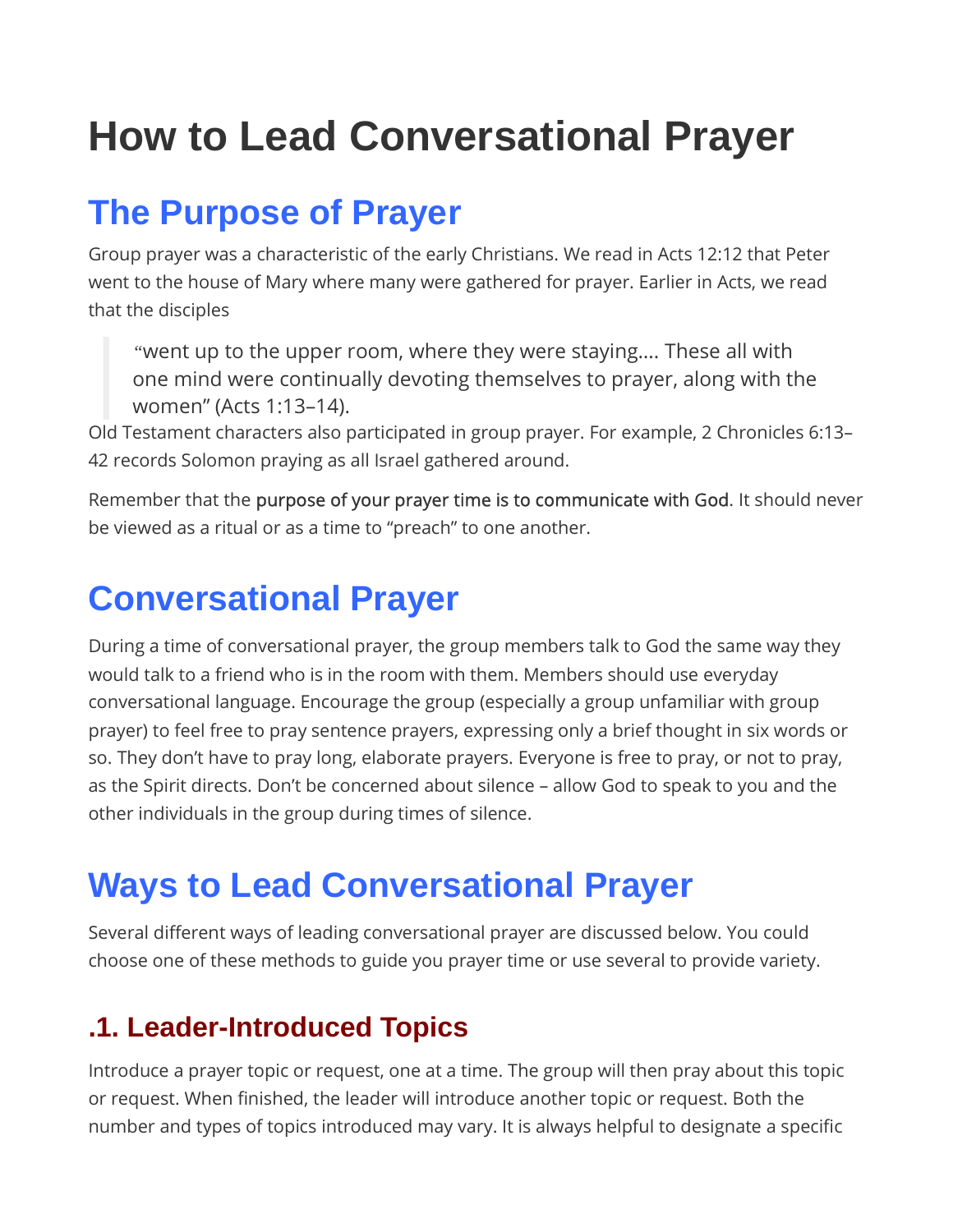person to close each time. This helps insure that the prayer time will not bog down when everyone has had the opportunity to pray if they so desire.

#### Some Possible Topics for Prayer:

Thanksgiving. Thank God for: His love, His forgiveness, the beautiful day, ways He is working in different lives, etc.

Thank God for something that has happened in your life in the past 24 hours.

"Please help… " (yourself or someone else).

Thank God for how He will meet those desires and requests.

## .2. Shared Prayer Requests

Allow the group to share prayer requests.

As a prayer request is offered, you could ask another member to be responsible to pray for that request during the prayer time. This ensures that each person's request will be prayed for by at least one other person.

You might want to have group members record on a sheet of paper each request as it is given. They could then refer to the list during the group prayer time as well as throughout the week as a reminder to continue to pray for one another.

You could allow group members to volunteer to pray for requests without assigning them or writing them down. The group would then rely on their memories during the prayer time.

You may wish to pray for each request as soon as it is given, before the next request is shared.

# .3. Pray Through Scripture

This method allows the group to use one or more passages of scripture as a prayer guide. You can choose any passage that you feel will be appropriate. Here are some examples:

Choose a Psalm of praise, such as Psalm 103, Psalm 145 or Psalm 150.

Teach the group to pray using the following procedure:

1.The first person reads a phrase or an entire verse aloud, pausing to pray a simple prayer as inspired by the scripture and led by the Lord. 2.Other members of the group join in audibly or silently agree.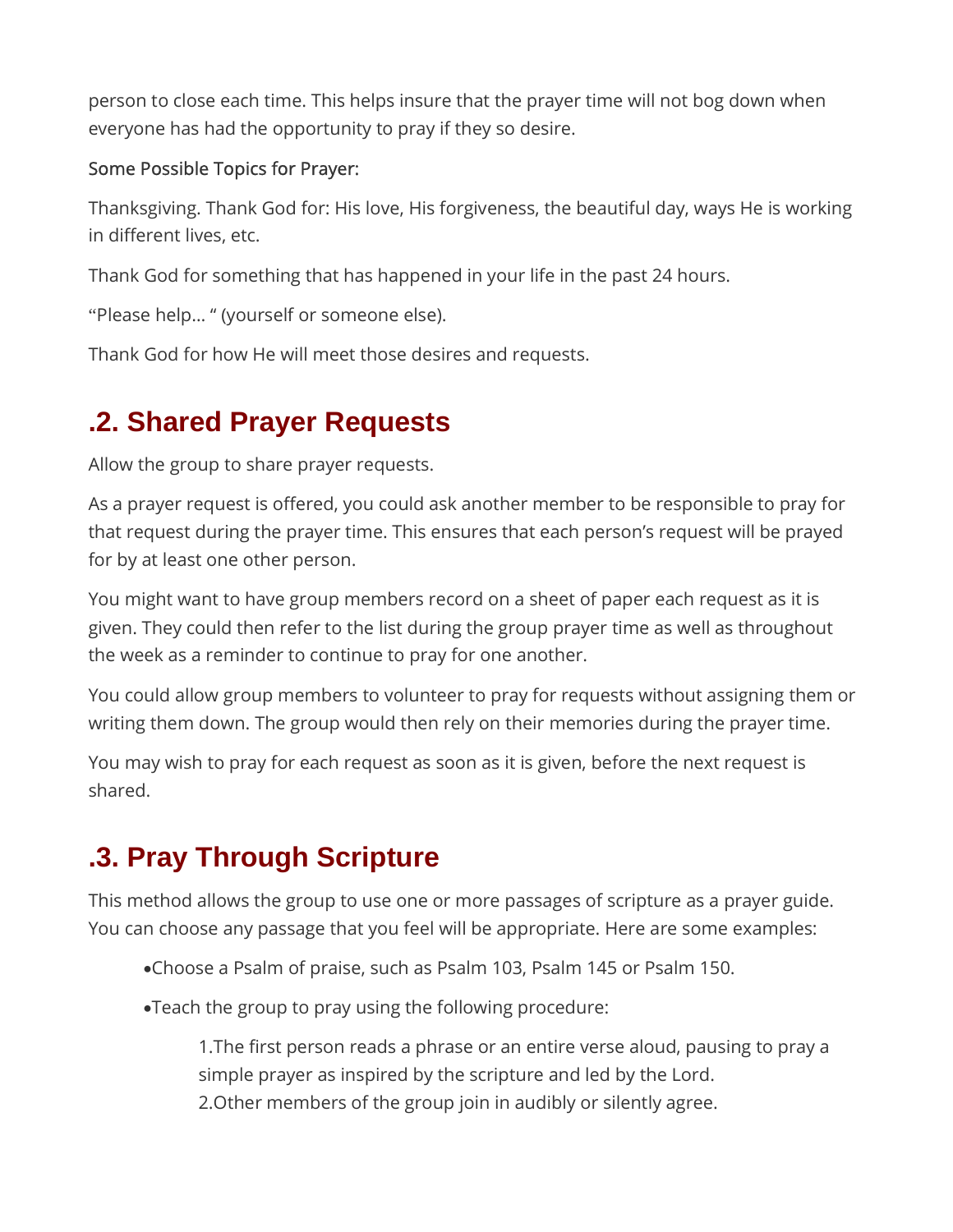3.The next person reads a different verse, pausing to pray aloud as he is impressed by the Lord. 4.Continue the same way around the group.

## .4. Use the "ACTS" Acrostic

You can simply describe the format below or you could also explore the concept at length through one or more Bible studies on each word. The format goes like this:

#### Adoration

Definition: Worshipping and praising God, exalting Him in your heart and your mind and with your words.

Some ideas:

Praise and Pray through a Psalm

•Sing

Use a list of God's attributes to praise Him for who He is.

Take time to adore God, praising Him for His attributes such as His loving-kindness, His holiness, His compassion, His majesty, etc

#### Confession

Definition: Agreeing with God concerning any sins He brings to mind in order to restore fellowship with Him. (Note: Always pray silently during personal confession.)

Confession can follow the following steps:

1.Review 1 John 1:5–9.

2.As you spend time adoring God, He will bring to mind what you need to confess.

3.Allow time for confession (let God speak to each person about any unconfessed sin).

#### **•Thanksgiving**

Definition: Giving thanks to God for who He is, what He has done, what He will continue to do in your life and what He is doing in the ministry; a prayer expressing gratitude.

Look at verses such as:

1 Thessalonians 5:18, Ephesians 5:20, Psalm 108:3, Psalm 50:23.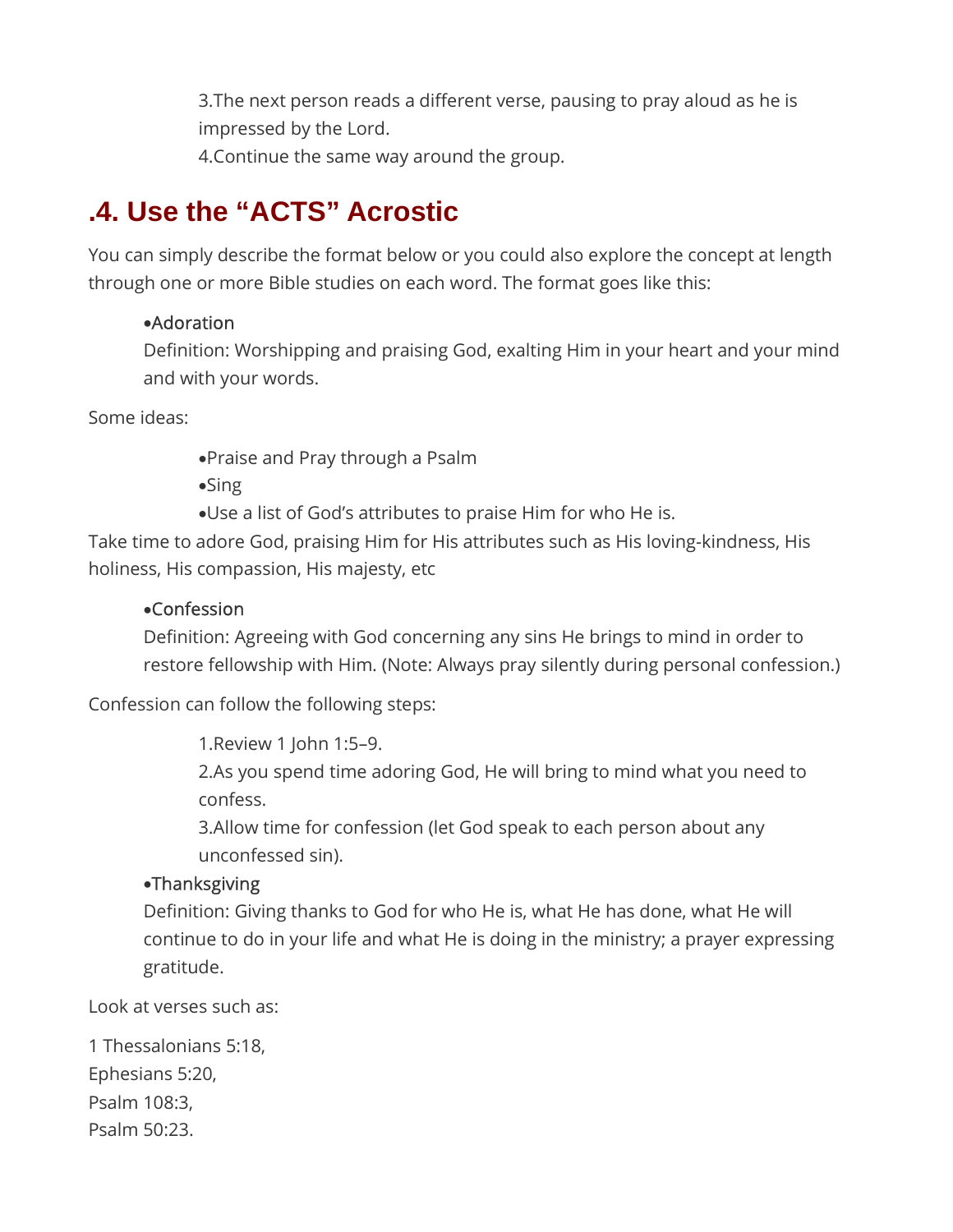Then, spend time in thanksgiving.

#### Supplication

Definition: Imploring God by means of a petition or an entreaty.

Read: Philippians 4:6–7; Psalm 116:1–2.

Lead the group in supplication by praying aloud.

#### Be Creative!

The above is not a formula or something set in concrete. You can switch the elements around, eliminate some of them or do something completely different. ACTS is a place to start and to spur ideas. Prayer should never be boring or monotonous – try to make it a fun time where those who come leave feeling refreshed and renewed. Use scripture often during the prayer meeting.

### .5. Use the "PRAY" Acrostic

This may be developed in the same way as ACTS.

Praise Repent Ask for someone else Your own needs

## .6. Pray for the Fulfillment of the Great Commission, using scripture. Win people to Christ through prayer.

Pray that God will prepare individuals' hearts to understand and respond to the gospel (John 6:44).

Pray that God will motivate believers to share the gospel with the unbelievers (Matthew 9:37– 38; Colossians 4:3).

Recognize that Satan has blinded and captivated the unbeliever, and acknowledge (claim) Christ's victory over him (Ephesians 6:12, 2 Corinthians 4:3–4, 2 Timothy 2:25–26; 1 John 3:8).

Persist in these prayers (Daniel 10:12–13a; Luke 18:1–8).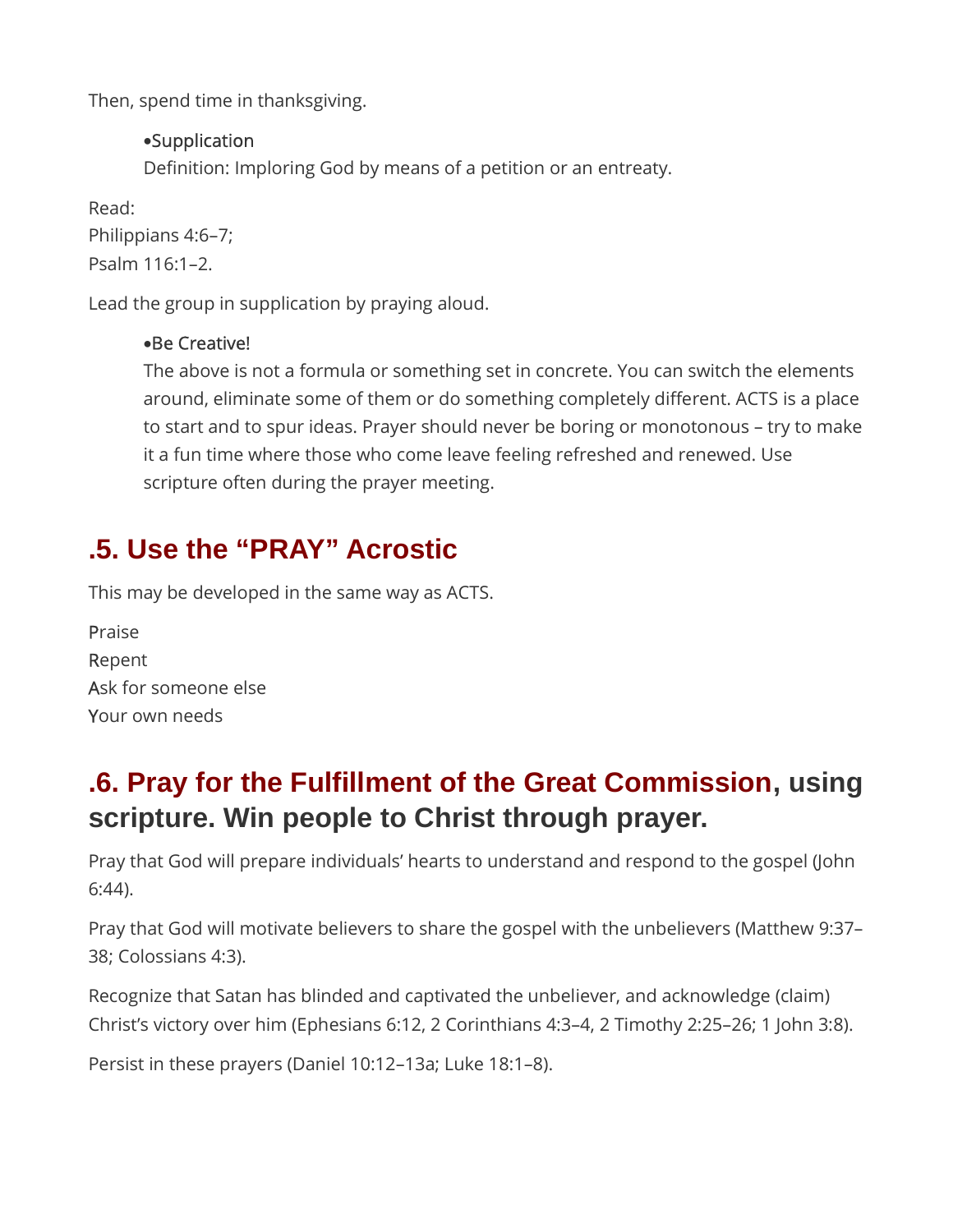### .7. Build People in Christ Through Prayer

Thank God for them (Philippians 1:3).

- Pray for deliverance from evil (unprincipled) companions (2 Thessalonians 3:2).
- Pray that they will walk worthy of the Lord (Colossians 1:10).
- Pray for wisdom and revelation in knowledge of Christ (Ephesians 1:17)
- Pray for them to be strengthened with might by His Spirit in the inner person (Ephesians 3:16).
- Pray for their unity in the Spirit with other believers (John 17:23).
- Pray that their love may abound and that they may approve the things that are excellent (Philippians 1:9,10).
- Pray for boldness and opportunities to present the gospel to others (Colossians 4:3, Ephesians 6:19,20).
- Pray that they may be completely mature and be fully assured in all the will of God (Colossians 4:12)
- "Persist in these prayers" (Ephesians 6:18).

## .8. Send People for Christ Through Prayer

Recognize the problem of the labor shortage in the spiritual harvest (Matthew 9:37–8; Romans 10:13-15).

Make a list of candidates to be sent by the Lord (Isaiah 6:8; Matthew 9:37–38) and pray persistently for them.

Pray that laborers will be thrust forth into specific communities and countries.

Claim the fulfillment of the Great Commission in your area and the world, according to His command and promise (Matthew 28:18-20; 1 John 5:14–15).

Mobilize and teach others to pray for laborers (2 Timothy 2:2).

To help expand the group's world vision, pray for specific country, overseas mission group, or overseas Christian workers. (Your group may want to "adopt" a country to pray for regularly.)